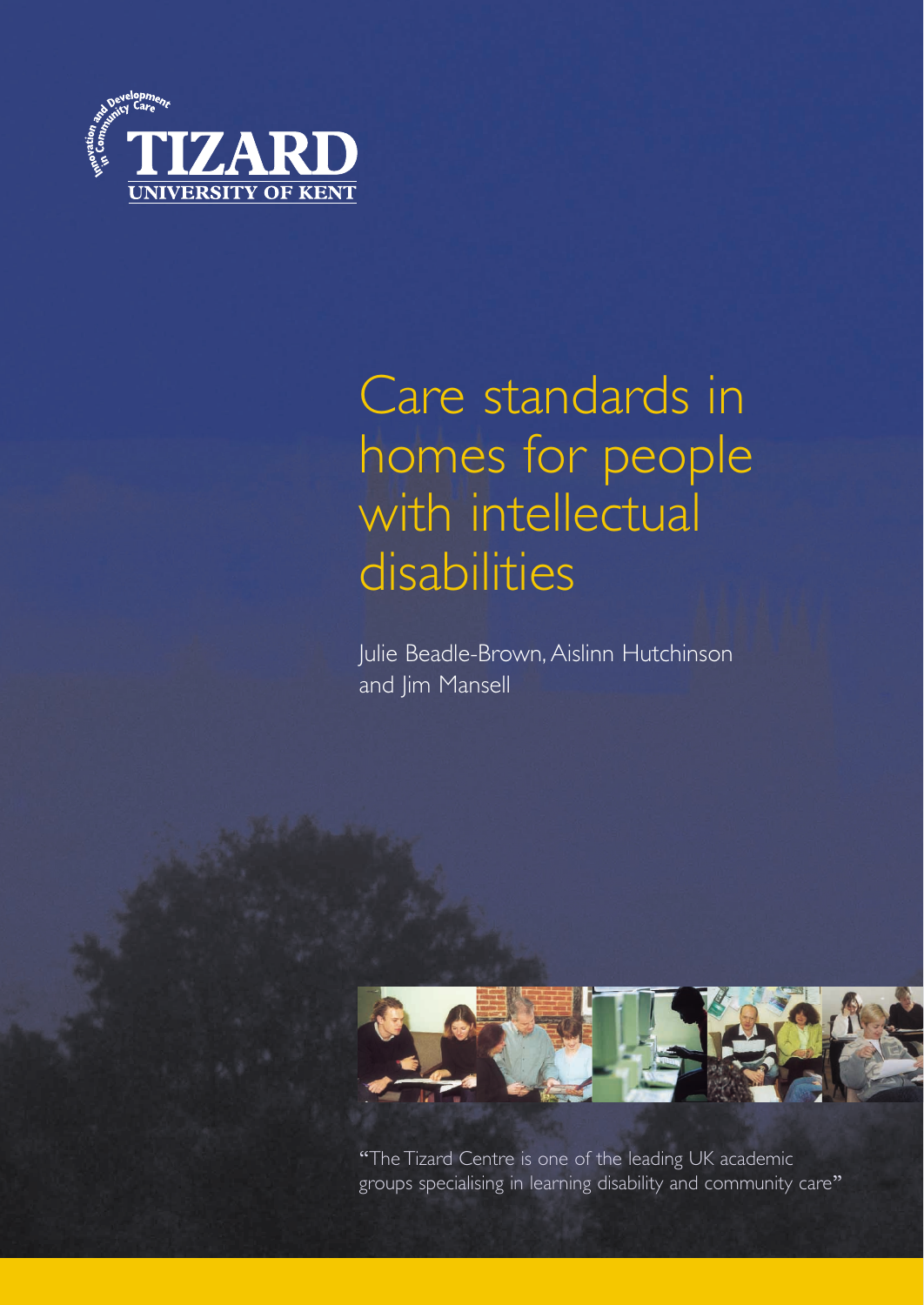#### *The Tizard Centre*

The Tizard Centre is one of the leading academic groups in the UK working in learning disability and community care.

The Centre's primary aims are, through our research, teaching and consultancy, to:

- ♦ find out more about how to support and work with people effectively
- ♦ help carers, managers and professionals develop the values, knowledge and skills that enable better services
- ♦ help policy-makers, planners, managers and practitioners organise and provide better services

The Centre provides teaching through short courses, certificate, diploma and degree programmes at the University of Kent and elsewhere. It also maintains an extensive programme of research and consultancy, nationally and internationally. In all our work we are committed to acknowledging diversity and addressing issues arising from social inequality. We seek to align ourselves with service users and to reduce the disadvantage and discrimination they experience. We support user empowerment and the development of services that are responsive to user need. We seek to achieve our mission without further disadvantaging carers and service staff whom, we recognise, are often, themselves, relatively powerless and disadvantaged.

#### *The authors*

Dr Julie Beadle-Brown is Lecturer in Learning Disability in the Tizard Centre at the University of Kent. Aislinn Hutchinson was a Research Assistant in the Centre. Professor Jim Mansell holds a Chair in the Applied Psychology of Learning Disability and is Director of the Centre.

Professor Mansell is a Commissioner for Social Care Inspection. The views presented in this report are those of the authors and do not necessarily reflect those of the Commission.

#### *Acknowledgements*

This study was based on information collected in larger study of the quality of residential homes for people with intellectual disabilities which was partly funded by a grant from Mencap. The authors would like to thank all those who participated in this study.

#### *Copyright*

The authors of this publication assert their moral rights in accordance with the provisions of Section 78 of the Copyright, Designs and Patent Act 1988. No part of this report may be reproduced or distributed in any form without the prior written permission of the author or another authorised representative of the Tizard Centre.

This report should be cited as Beadle-Brown J, Hutchinson A and Mansell J (2005) *Care standards in homes for people with intellectual disabilities.* Canterbury: Tizard Centre.

© (2005) Tizard Centre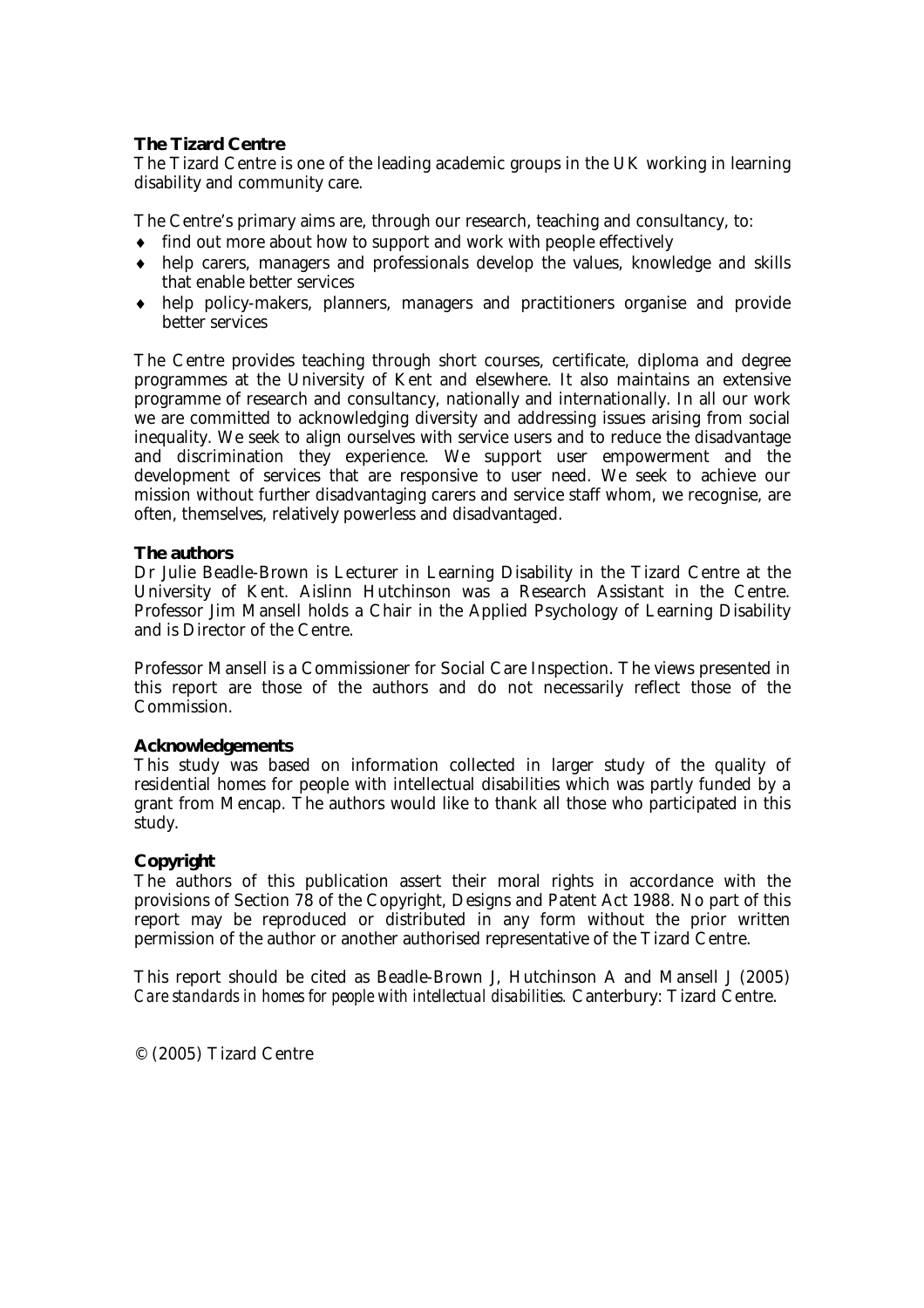# **Contents**

| Relationships between care standards ratings and user outcome and quality of service variables 7 |  |
|--------------------------------------------------------------------------------------------------|--|
| Relationships between care standards ratings and service and service user characteristics  10    |  |
|                                                                                                  |  |
|                                                                                                  |  |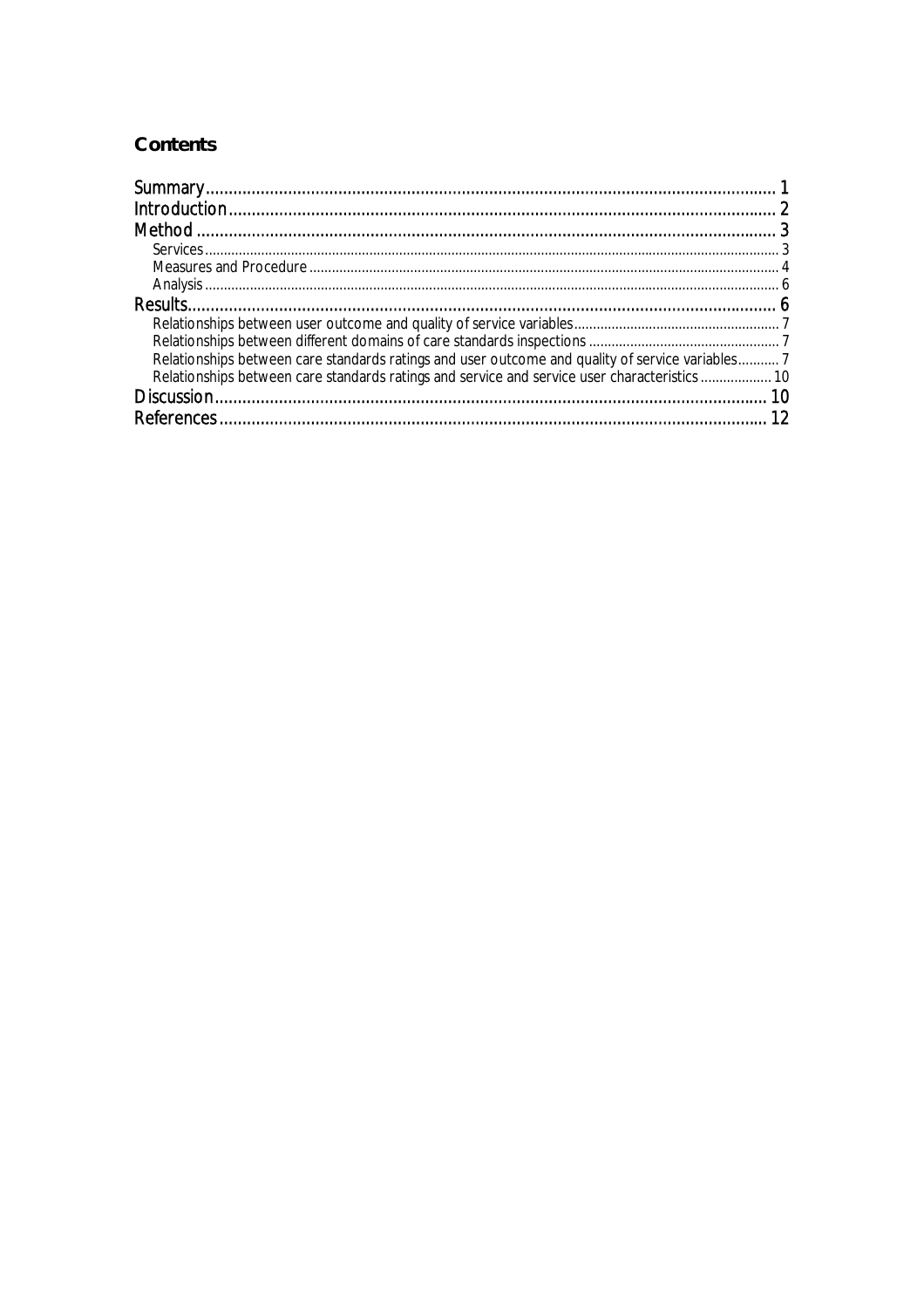# *Summary*

National minimum standards for residential care homes were introduced following the Care Standards Act 2000 in response to concern about lack of consistency and poor quality services. These standards are intended to reflect outcomes for service users and to be comprehensive in scope. This study compared ratings made by care standards inspectors with research measures for 52 homes for people with intellectual disabilities serving 299 people. The research measures focused on the lived experience of residential care, including engagement in meaningful activity, choice and participation in activities of daily living. They also included measures of related care practices and organisational arrangements. The research measures were in general significantly correlated with each other. Most of the care standards ratings were also correlated with each other. However, only two out of 108 correlations between care standards and research measures were significant. Possible reasons for this are discussed. This study confirms that the review of national minimum standards and modernisation of inspection methods recently announced by the Department of Health and the Commission for Social Care Inspection are timely and appropriate.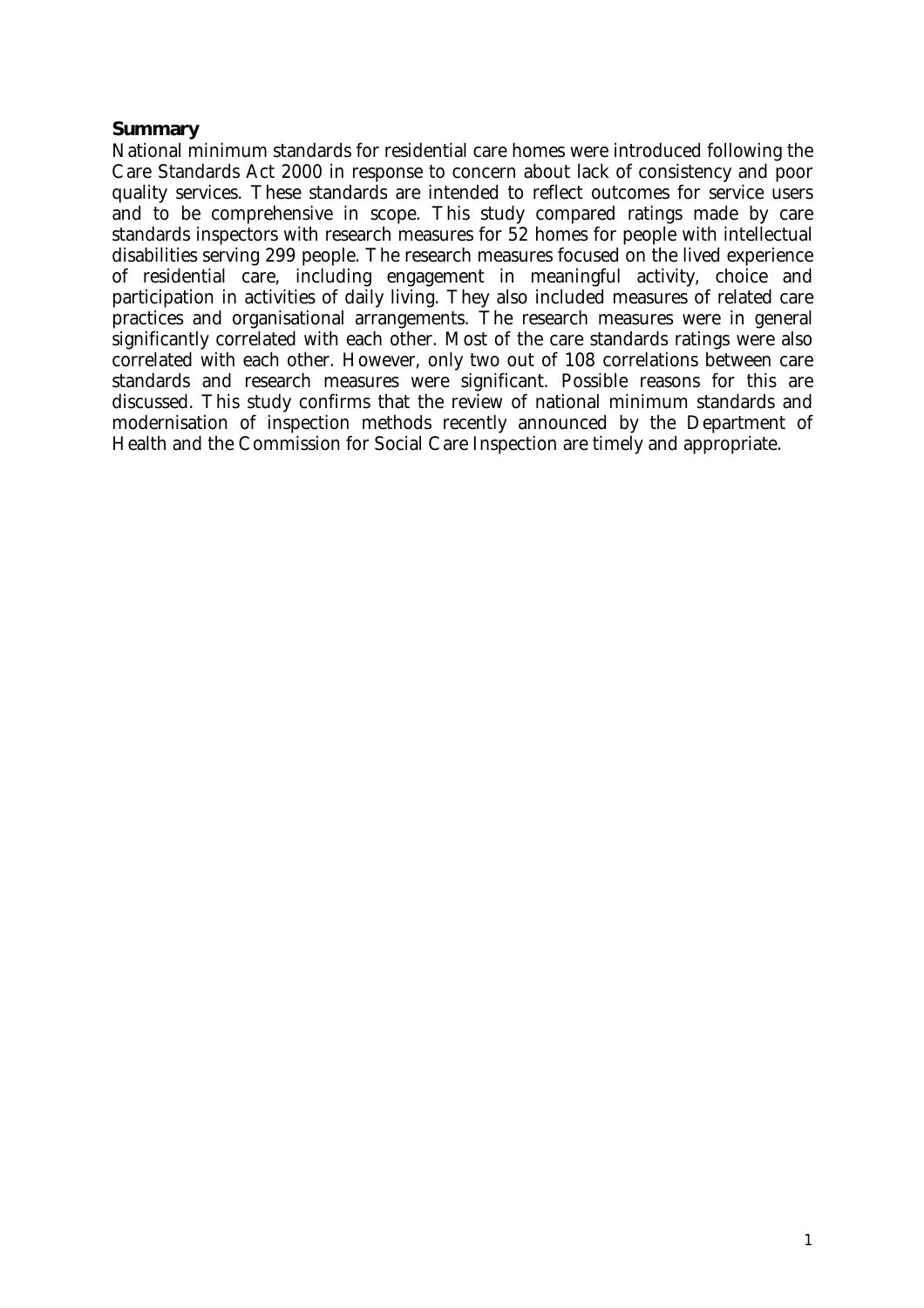#### *Introduction*

Following a serious scandal in residential accommodation for people with intellectual disabilities in England (Buckinghamshire County Council, 1998; Pring, 2003), the Department of Health commissioned a review of regulation and inspection arrangements which concluded that they should be overhauled (Department of Health, 1996). One of the problems addressed in the subsequent policy paper *Modernising Social Services* (Department of Health, 1998) was a lack of consistency in the standards applied by different local and health authorities, for which the Department proposed national minimum standards. These were published as part of the reforms introduced by the Care Standards Act (Great Britain, 2000).

The National Minimum Standards for Care Homes for Younger Adults (Department of Health, 2002) apply to all registered care homes for people aged between 18 and 65. They are intended to "focus on achievable outcomes for service users - that is, the impact on the individual of the facilities and services of the home." They are grouped into eight sections dealing with (i) choice of home, (ii) meeting individual needs and choices, (iii) lifestyle, (iv) personal and healthcare support, (v) concerns, complaints and protection, (vi) environment, (vii) staffing and (viii) conduct and management of the home. Each standard is preceded by a statement of the intended outcome for service users to be achieved by the care home. The standards themselves are largely focused on processes. Performance of homes was assessed by inspectors of the National Care Standards Commission (now the Commission for Social Care Inspection (CSCI)).

The relationship between care processes and outcomes is not entirely straightforward. There are many examples of care practices that are carried out assiduously by staff which do not appear to actually achieve the outcomes desired for residents (eg Mansell and Beadle-Brown, 2004b; Woods and Cullen, 1983). It is also not easy to identify the best procedures or methods of working, because the variability of results achieved by the same methods exceeds the variability between methods (Mansell, McGill and Emerson, 1994). Therefore it is appropriate to ask whether the national minimum standards really do measure outcomes for people using services. When the CSCI took over responsibility for inspection it announced that it would modernise inspection processes, to refocus them on the experience of people using services rather than on administrative and organisational processes (Commission for Social Care Inspection, 2004). Subsequently, the Department of Health announced its intention to review the national minimum standards.

This study addresses whether the national minimum standards really do measure outcomes for people using services, making use of data collected in the course of a larger study of the quality of care provided by residential homes for people with intellectual disabilities. Since the ratings of standards for every home are published, it was possible to compare them with research measures of process and outcome. The primary measures used focused on the minute-by-minute experience of residents, looking at the extent to which they were enabled by staff to participate in meaningful activities in the home. Aspects of service organisation and design which contribute to this aspect of user experience were also studied. These measures have been widely used in evaluation studies (Emerson and Hatton, 1994; Felce and Emerson, 2001) and they typically show relatively good agreement with each other (Perry and Felce, 1995; Perry and Felce, 2005).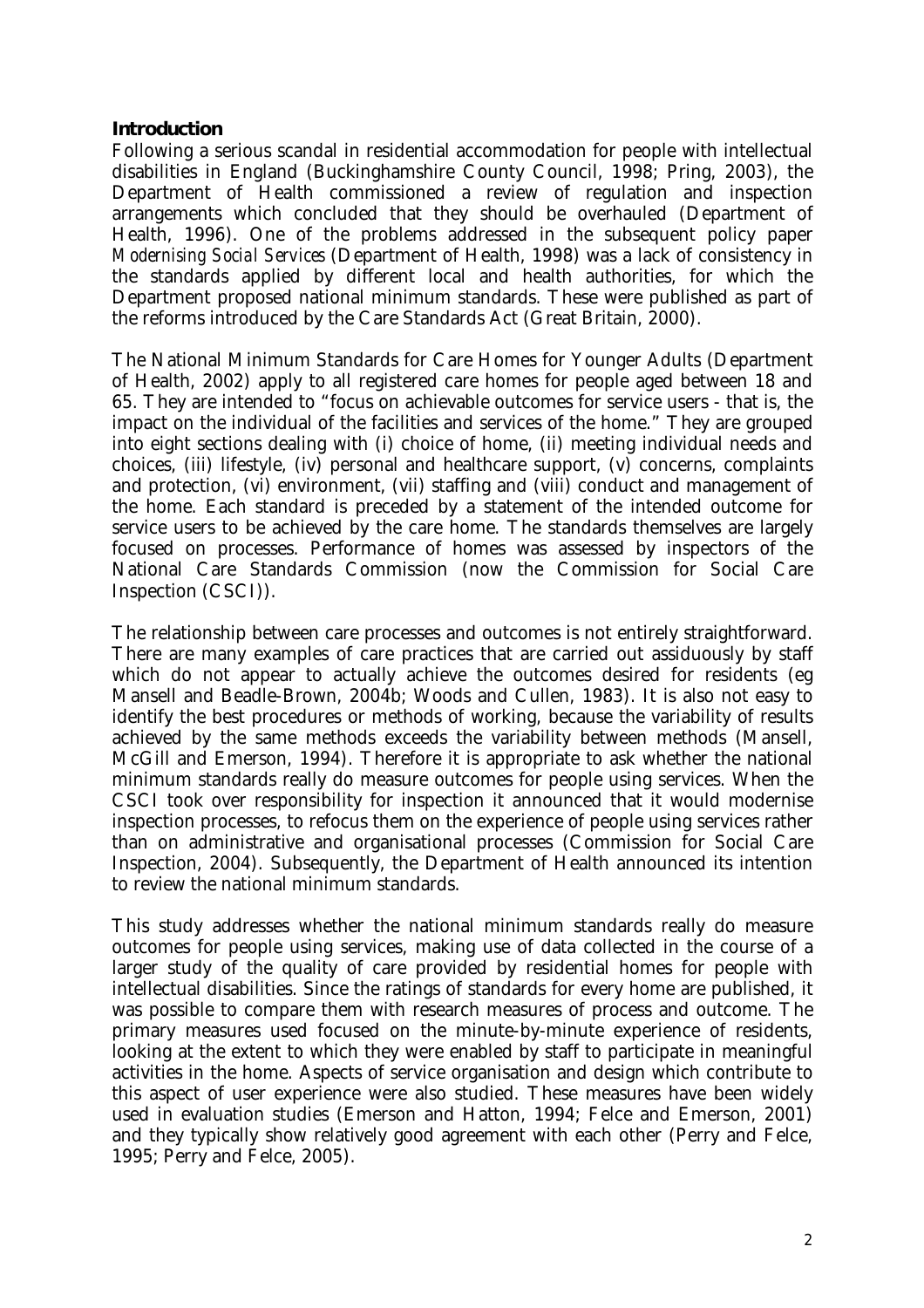The lived experience of residential care is not the only area of outcome of importance. Current approaches to measurement of quality of life of people with intellectual disabilities identify eight domains of personal experience which are important (Schalock *et al.*, 2002):

- ♦ Emotional well-being
- ♦ Interpersonal relations
- ♦ Material well-being
- ♦ Personal development
- ♦ Physical well-being
- ♦ Self-determination
- ♦ Social inclusion
- $\blacklozenge$  Rights

However, central to many of these is the actual day-to-day experience of the resident. For example, *personal development* is only likely to be possible if the resident participates in activities which broaden their experience and allow them to develop new skills and interests; *interpersonal relations* depend on interacting with other people. In this way, lived experience is a particularly important outcome in that it is the vehicle by which many aspects of quality of life are realised (Bellamy *et al.*, 1990). The same point could be made about other lists of values or outcomes-such as the four principles (rights, independence, inclusion and choice) in the 2001 White Paper *Valuing people* (Department of Health, 2001); to achieve them entails that people engage in meaningful activity and relationships, with whatever support from staff they need.

The study therefore addressed two questions:

- ♦ Do inspectors' judgements of care standards agree with objective measures of service user outcome and quality of service?
- ♦ If they do not, what characteristics of services and service users do they reflect?

# *Method*

# *Services*

The services included in this study were 52 registered care homes for adults with intellectual disabilities provided by a large national charity in England. The homes had all been part of a larger study looking at the implementation of person-centred active support (Mansell and Beadle-Brown, 2004a). In 24 of the services staff had been trained in active support (Mansell *et al.*, 2005), there were no differences between the homes where staff had been trained and the homes were staff had not been trained in terms of performance on inspections. Therefore all homes were considered as one group for the purpose of the current analysis.

The homes served 299 adults with intellectual disabilities with a mean age of 47 years (range 31-66; SD: 7.5). Fifty-one percent were male, 97% were white British. Size of home ranges from 3 to 12 residents (mean 6). The average staff ratio (staff in post to service users) for these services was 1.5 (range 0.4-7.2). Residents had a wide range of intellectual disabilities.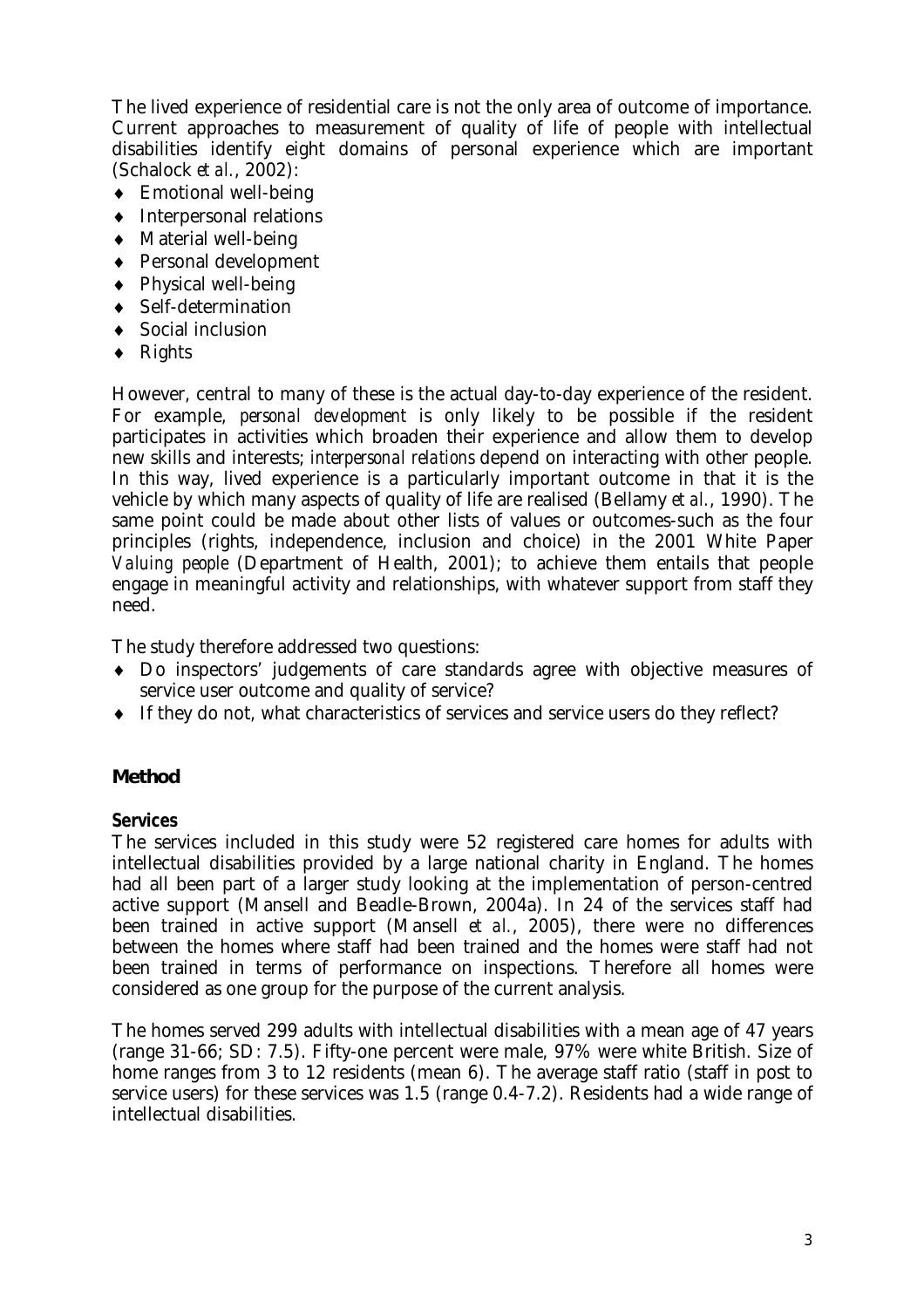# *Measures and Procedure*

#### Client characteristics

A Short User Survey was used to gather information on the ability, social impairment and challenging behaviour of the people in each home. This Survey was based on the short form of the AAMR Adaptive Behaviour Scale Part 1 (SABS) (Hatton et al., 2001); the Quality of Social Interaction question from the Schedule of Handicaps Behaviours and Skills (Wing and Gould, 1978); and the Aberrant Behaviour Checklist (ABC; (Aman, Burrow and Wolford, 1995)). This measure was sent to the service manager in advance of visits by the researchers and completed by the key worker for each person. The scores for all service users on SABS and ABC sections were then averaged for each service. A higher score on the SABS equates to more adaptive behaviour or lower support needs, while a higher score on the ABC equates to less challenging behaviour.

#### Service User Outcome

The extent to which service users participated in tasks of daily living was assessed using the Index of Participation in Domestic Life (IPDL: Raynes *et al.*, 1994). The Choice Making Scale (CMS: Conroy and Feinstein, 1986) was used to assess the extent to which service users were encouraged and helped to make choices in their everyday lives. A service level score on both these measures was calculated as the mean score across all individuals within each service.

An observational measure of both service user engagement in meaningful activity and staff contact and assistance to service users, was collected using momentary time sampling (MTS) using category definitions based on those in Beasley, Hewson and Mansell (1989). The original categories were collapsed into the following:

- ♦ Social Activity
- ♦ Non-social activity
- ♦ Assistance from staff
- ♦ Other contact from staff
- ♦ Contact from other service user
- ♦ Aggression to self
- ♦ Aggression to others
- ♦ Damage to own or other's property
- ♦ Any other challenging behaviour.

In addition, researchers used a "missed observation" code to record if they could not see what the focal person was doing at the point of observation. Researchers did not follow people into bathrooms or observe personal care of service users. The only followed people into their room if it was clear that the person was engaging in an activity there (eg cleaning). Consent or advocate agreement was gained for all service users prior to starting the study. In addition, researchers monitored service user reactions to being observed and either moved to a different room or stopped the observations if any service users appeared upset by their presence. Observations were carried out over a two hour period between 1630 and 1830 and each service user present in the home was observed for 5 minutes in rotation. A time interval of one minute was used. The percentage of time observed was calculated for each service user and then averaged across service users to give a service level percentage.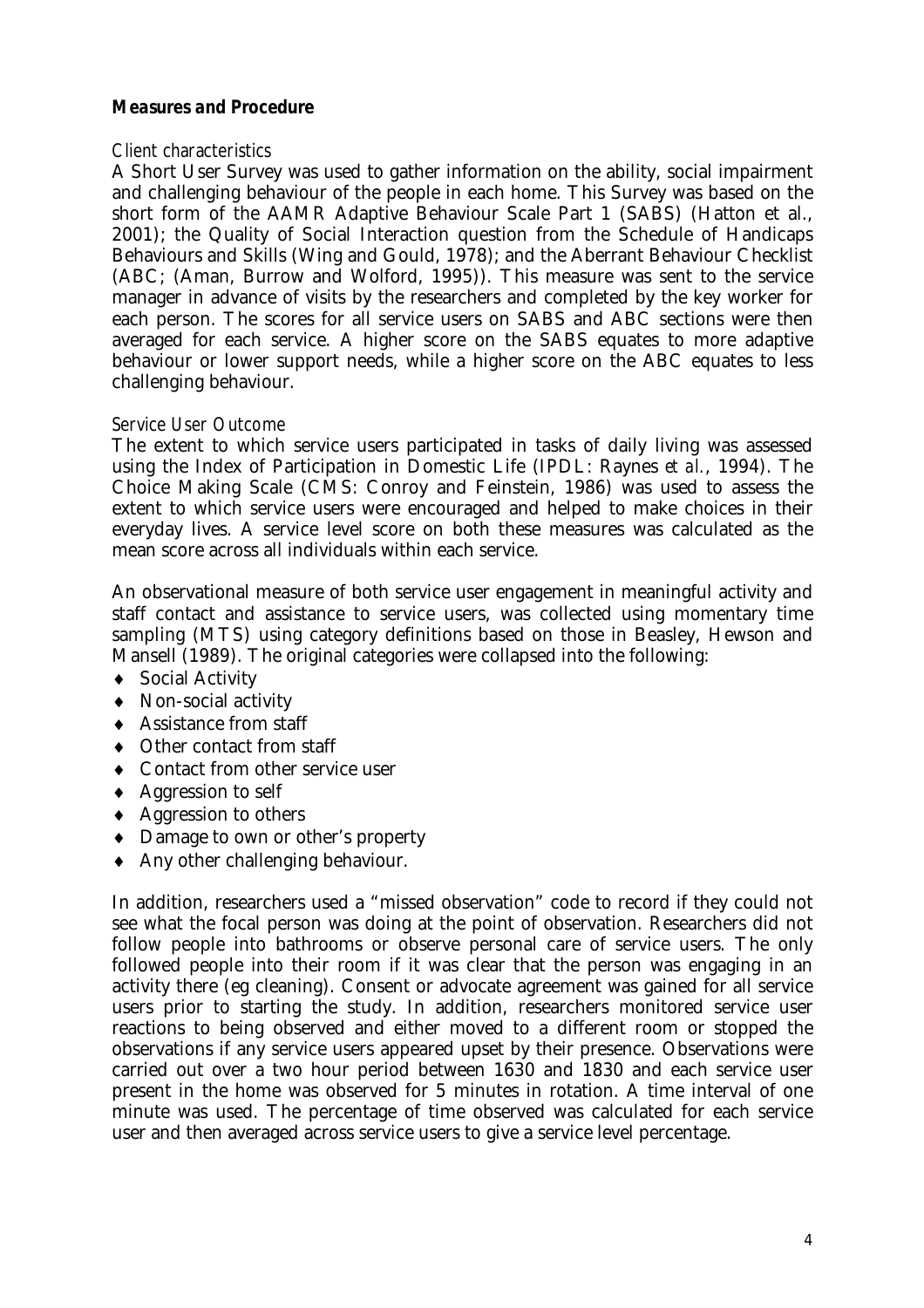# Service quality

The quality of staff support was measured using the Active Support Measure (ASM: Mansell and Elliott, 1996). This was completed for each service user at the end of the observational period. It includes 15 items, each scored on a scale of 0 (poor, inconsistent support/performance) to 3 (good, consistent support/performance). The items are:

- ♦ Age-appropriateness of activities and materials
- ♦ 'Real' rather than pretend or very simple activities
- ♦ Choice of activities
- ♦ Demands presented carefully
- ♦ Tasks appropriately analysed to facilitate service user involvement
- ♦ Sufficient staff contact for service users
- ♦ Graded assistance to ensure service user success
- ♦ Speech matches developmental level of service user
- ♦ Interpersonal warmth
- ♦ Differential reinforcement of adaptive behaviour
- ♦ Staff notice and respond to service user communication
- ♦ Staff manage serious challenging behaviour well
- ♦ Staff work as a coordinated team to support service users
- ♦ Teaching is embedded in everyday activities

The maximum possible score was 45 and for each person a percentage score was calculated. This percentage score was then averaged across individuals within each service to produce a service level score.

The Revised Residential Services Setting Questionnaire (RRSSQ: Welsh Centre for Learning Disabilities, Institute for Health Research and Centre for the Economics of Mental Health, 2003) was used to collect information about the service setting, the quality of the environment in terms of homeliness, the systems and structures in place within the service to support service user involvement and activity and staff training. The RRSSQ was completed by interview with the service manager in each home. The items from this questionnaire used in the current study are as follows:

- ♦ Mean score on *Homelikeness* items (Dining room, living areas, bathrooms, bedrooms, garden-scores range from 1 being very homelike to 5 being nonhomelike)
- ♦ Rating of *Person-centred or individual planning working methods* with scores ranging from 1 (no operational planning system) to 4 (operational planning system that meets regularly with clear mechanisms for communication/review among staff).
- ♦ Rating of *Assessment and teaching of clients* with scores from 1 (no regular behavioural assessment and no written individual teaching programmes) to 4 (operational system for assessment and treatment where plans include clear criteria for success and monitoring of progress).
- ♦ Rating of *Planning daily/weekly activities for clients* with scores from 1 (no planning of resident activity) through to 4 (operational system of planning of activities and clear mechanisms for monitoring and review).
- ♦ Rating of *Staff support of resident activity* with scores from 1(staff support left to staff on duty to work out/staff role undefined) to 4 (written procedure on staff allocation to resident support, staff role defined and staff receive related training).
- ♦ Rating of *Training and supervision of staff* with scores from 1 (no formal training or basic induction only) to 4 (induction and further training around resident activity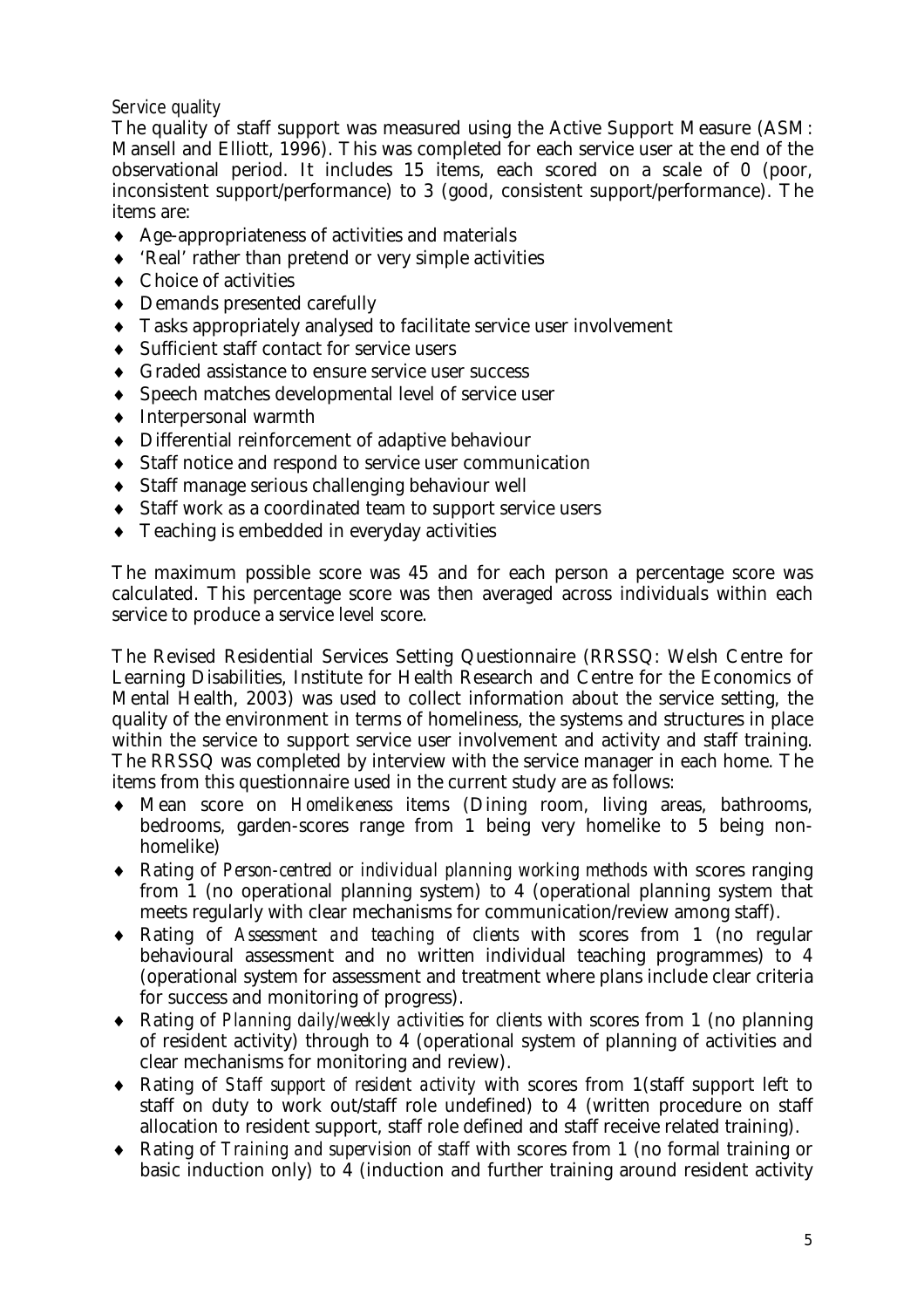provided and clear mechanisms for staff supervision and appraisal at least annually).

# Care Standards Ratings

The inspection reports for each service were downloaded from the CSCI website or obtained from the local offices where they were not available on the website. The final database was derived using the most recent inspection, supplemented by ratings from previous reports when that standard had not been assessed in the most recent report. Both announced and unannounced inspections were included. Services' performance on standards are rated on a scale of 1 (not met), 2(nearly met), 3 (standard met) to 4 (standard exceeded). The percentage of standards met was calculated for each of the eight domains, covering choice of home (standards 1-5), individual needs and choices (standards 6-10), lifestyle (standards (11-17), personal and healthcare support (standards 18-21), concerns and complaints (standards 22-23), environment (standards 24-30), staffing (standards 31-36), conduct and management of the home (standards 37-43). The percentage of standards met overall was also calculated as a general measure of performance.

# *Analysis*

Four sets of relationships were analysed using Spearman's product moment correlation coefficients. These were relationships between:

- each of the service user outcome and quality of service measures from the Mansell and Beadle-Brown (2004a) study
- $\blacksquare$  the domains of the national minimum standards
- the national minimum standards domains and the objective measures of service quality
- the national minimum standards domains and characteristics of the services and service users.

In addition, the outcome measures, total ASM score and scores for the 'assistance' item of the ASM were recoded into quartiles to reduce the data to nominal level and a chi-square analysis was used to check whether there were any associations between the scores on individual standards (rated 1 to 4) and each of the recoded service user outcome and quality of service.

Due to the large number of individual analyses, results were only considered robust if they were statistically significant at the 0.01 level.

# *Results*

Table 1 presents summary information on service user characteristics and the measures of service quality.

# *Table 1 Service user characteristics and measures of quality*

| Measure                                                | Mean | Range     |
|--------------------------------------------------------|------|-----------|
| SABS percent of total score                            | 57%  | 9-93%     |
| ABC percent of total score                             | 15%  | 1-39%     |
| Engagement in non-social activity percent observations | 53%  | 16-81%    |
| IPDL percent of total score                            | 48%  | 1-92%     |
| CMS percent of total score                             | 85%  | 50-99%    |
| Assistance from staff percent observations             | 9%   | $0 - 38%$ |
| ASM percent of total score                             | 58%  | 12-97%    |
| NMS percent of standards met overall                   | 82%  | 53-100%   |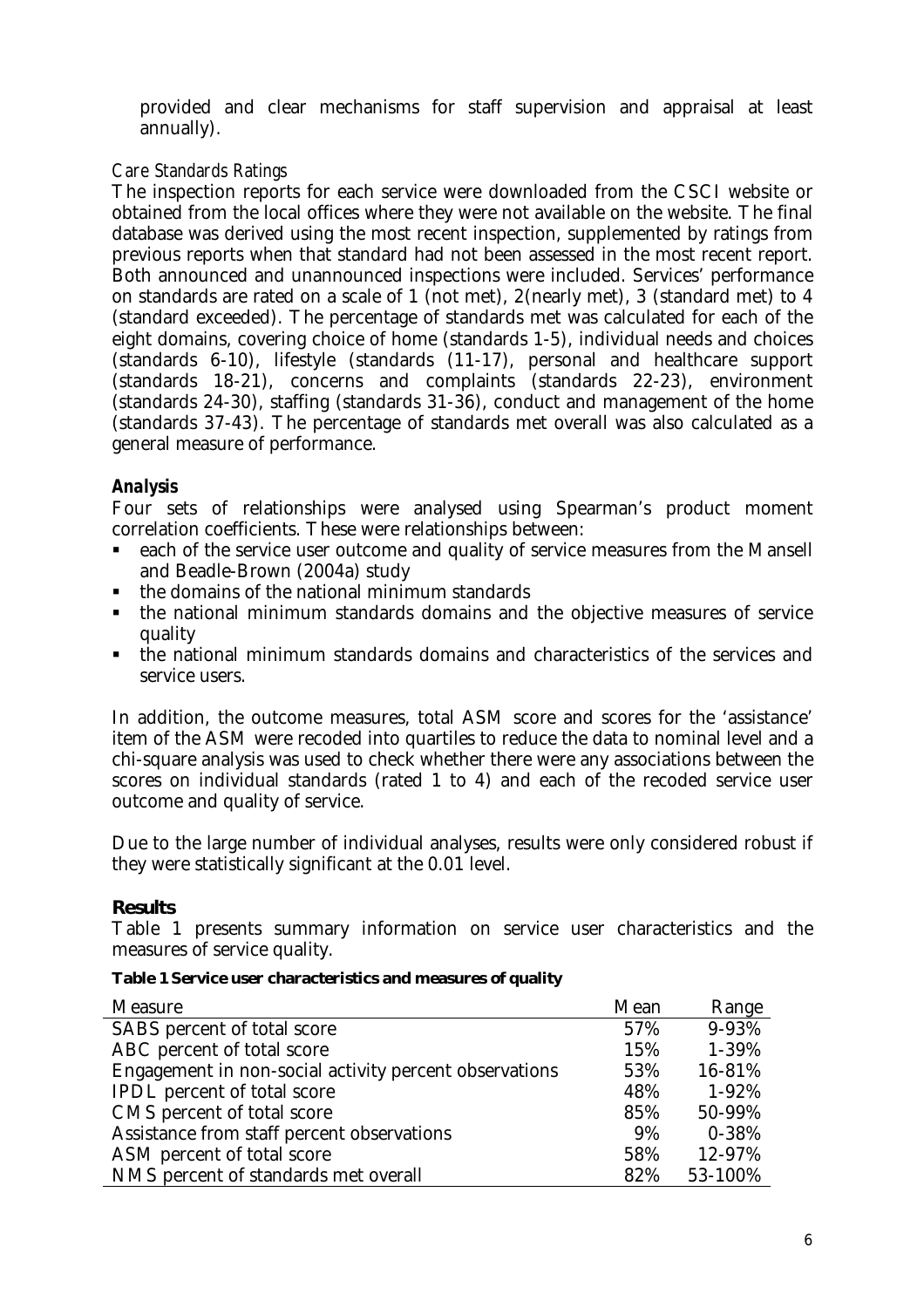# *Relationships between user outcome and quality of service variables*

Table 2 presents the correlation matrix for five service user outcome and seven quality of service variables. Correlations are presented both for engagement in activity overall and separately for social and non-social activity.

In general, there was evidence of association between most of these measures.

Among the measures of service user outcome, engagement correlates significantly with participation in domestic tasks. This appears to be due to social, rather than nonsocial activity, so that the more social activity observed among residents the more participation in daily living was reported. Social activity was also significantly correlated with choice-making. Choice-making and participation in daily living were also significantly correlated.

There were significant inter-correlations between the subsections of the RRSSQ. The section of the RRSSQ concerned with staff support of resident activity was significantly correlated with the observational measures of the quality of staff support (ASM and Assistance).

Engagement overall was strongly correlated with active support and the RRSSQ activity rating. Non-social activity was significantly correlated with active support and specifically with assistance. Participation in daily living was strongly correlated with active support and with the RRSSQ activity and assessment and teaching ratings.

# *Relationships between different domains of care standards inspections*

The inter-domain correlations for the care standards ratings can be seen in Table 3.

Ratings for the majority of domains inter-correlate significantly. The exceptions are that *Personal and healthcare support* did not correlate with any other domain, nor with overall score, and *Environment* was only correlated with *Choice of home*, *Staffing* and overall score.

# *Relationships between care standards ratings and user outcome and quality of service variables*

Table 4 shows the results from the correlations between the care standards domains and the outcome and service quality measures. Only two correlations were significant. There was a significant positive relationship between *Choice of home* and the percentage of time users were engaged in social activity. The second significant correlation was between non-social activity and *Individual needs and choices*. This was a negative correlation, so non-social engagement was lower in homes where more of the standards within the domain of individual needs and choices were met.

For the most part, the correlations were low and far from significant. Even the two that were significant at the 0.01 level had relatively low *r* values. The picture is one of few relationships between care standards ratings and other measures of service quality and service user outcome.

In order to check whether this lack of a relationship between variables was the result of focusing on percentage of standards met, rather than actual scores, the ratings for each standard was compared with the outcome and quality variables recoded into quartiles. For example, Standard 12 is focused on the outcome that service users are able to take part in age, peer and culturally appropriate activities, and is assessed by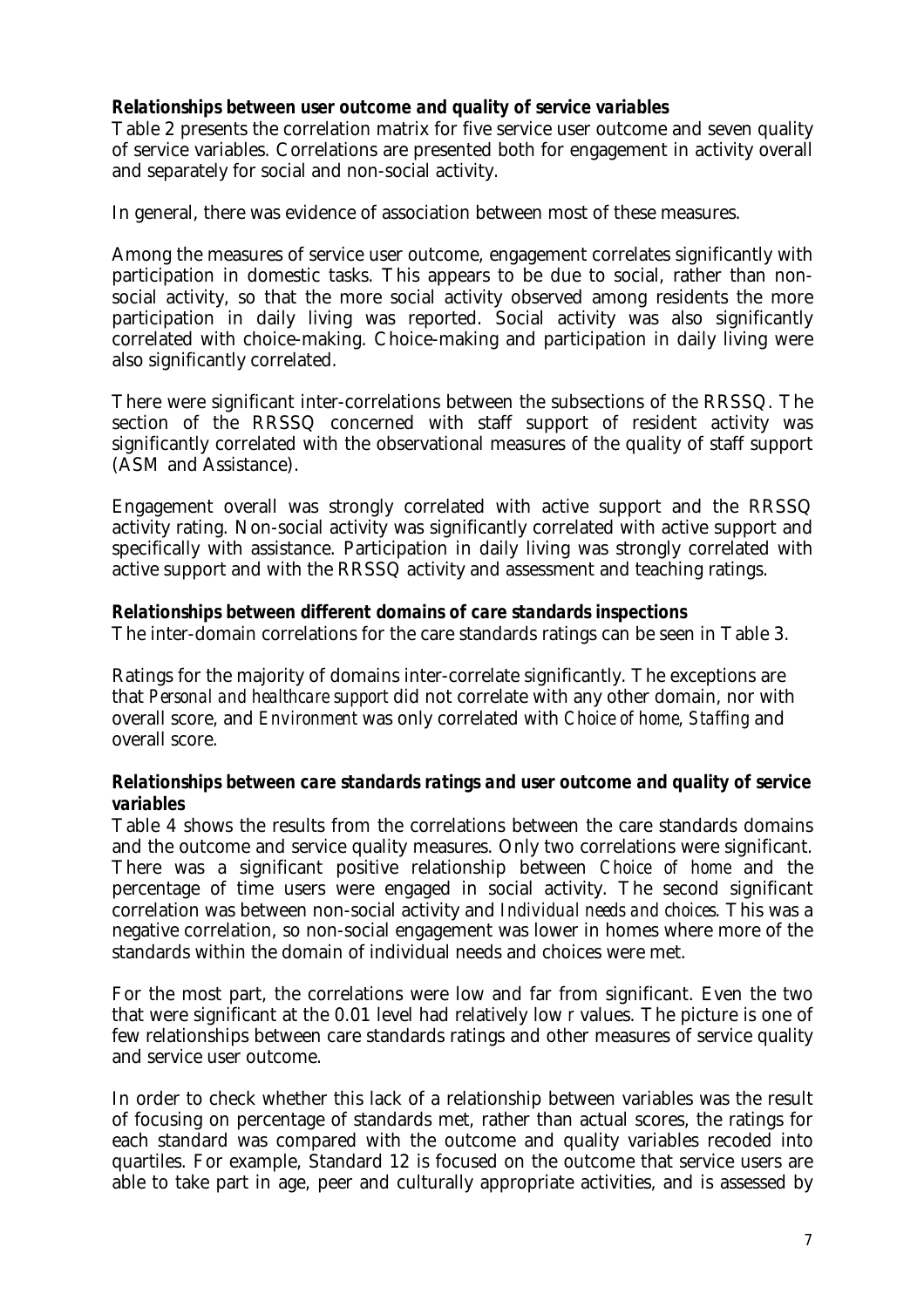#### *Table 2 Correlations between research measures*

|                     | Engagement<br>overall | Social<br>activity | Non-<br>social | <b>CMS</b> | <b>IPDL</b> | <b>ASM</b> | Assistance | <b>RRSSQ</b><br>IPP. | <b>RRSSQ</b><br>Activity | <b>RRSSQ</b><br>Support | <b>RRSSQ</b><br>Training | RRSSQ<br>Teaching |
|---------------------|-----------------------|--------------------|----------------|------------|-------------|------------|------------|----------------------|--------------------------|-------------------------|--------------------------|-------------------|
|                     |                       |                    | activity       |            |             |            |            |                      |                          |                         |                          |                   |
| Engagement overall  |                       |                    |                |            |             |            |            |                      |                          |                         |                          |                   |
| Social activity     | $0.629***$            |                    |                |            |             |            |            |                      |                          |                         |                          |                   |
| Non-social activity | $0.754***$            | 0.111              |                |            |             |            |            |                      |                          |                         |                          |                   |
| <b>CMS</b>          | $0.340*$              | $0.590***$         | 0.052          |            |             |            |            |                      |                          |                         |                          |                   |
| <b>IPDL</b>         | $0.596***$            | $0.540***$         | $0.339*$       | $0.617***$ |             |            |            |                      |                          |                         |                          |                   |
| ASM                 | $0.529***$            | $0.327*$           | $0.437**$      | 0.243      | $0.567***$  |            |            |                      |                          |                         |                          |                   |
| Assistance          | $0.352*$              | 0.166              | $0.391**$      | 0.231      | 0.147       | $0.290*$   |            |                      |                          |                         |                          |                   |
| RRSSQ IPP           | 0.028                 | $-0.132$           | 0.103          | $-0.070$   | 0.165       | 0.135      | 0.181      |                      |                          |                         |                          |                   |
| RRSSQ Activity      | $0.353**$             | 0.078              | $0.282*$       | 0.228      | $0.389**$   | $0.323*$   | $0.284*$   | $0.472***$           |                          |                         |                          |                   |
| RRSSQ Support       | $0.350*$              | 0.083              | 0.261          | 0.129      | 0.225       | $0.392**$  | $0.471***$ | $0.317*$             | $0.607***$               |                         |                          |                   |
| RRSSQ Training      | 0.255                 | 0.161              | 0.157          | 0.165      | $0.314*$    | $0.340*$   | 0.160      | 0.230                | $0.48***$                | $0.451**$               |                          |                   |
| RRSSQ Teaching      | $0.292*$              | 0.036              | $0.342*$       | 0.166      | $0.357**$   | 0.228      | 0.239      | $0.307*$             | $0.399**$                | $0.350*$                | $0.526***$               |                   |

\*=p<0.05, \*\*=p<0.01, \*\*\*=p<0.001

#### *Table 3 Correlations between care standards ratings*

| Percentage of standards met | Choice of<br>home | Individual<br>needs/<br>choices | Lifestyle  | Personal/<br>healthcare<br>support | Concerns/<br>complaints/<br>protection | Environment | <b>Staffing</b> | Conduct/<br>management of<br>home | All<br>standards |
|-----------------------------|-------------------|---------------------------------|------------|------------------------------------|----------------------------------------|-------------|-----------------|-----------------------------------|------------------|
| Choice of home              |                   |                                 |            |                                    |                                        |             |                 |                                   |                  |
| Individual needs/choices    | $0.503***$        |                                 |            |                                    |                                        |             |                 |                                   |                  |
| Lifestyle                   | $0.455**$         | $0.375**$                       |            |                                    |                                        |             |                 |                                   |                  |
| Personal/healthcare support | 0.063             | $-0.016$                        | $-0.206$   |                                    |                                        |             |                 |                                   |                  |
| Concerns/complaints/        | $0.452**$         | $0.465**$                       | $0.339*$   | 0.256                              |                                        |             |                 |                                   |                  |
| protection                  |                   |                                 |            |                                    |                                        |             |                 |                                   |                  |
| Environment                 | $0.490**$         | 0.307                           | 0.164      | $-0.103$                           | 0.153                                  |             |                 |                                   |                  |
| <b>Staffing</b>             | $0.547***$        | $0.446**$                       | $0.437**$  | 0.158                              | $0.39**$                               | $0.413**$   |                 |                                   |                  |
| Conduct/management of       | $0.436**$         | $0.395**$                       | $0.388**$  | 0.132                              | $0.499***$                             | 0.181       | $0.406**$       |                                   |                  |
| home                        |                   |                                 |            |                                    |                                        |             |                 |                                   |                  |
| All standards               | $0.760***$        | $0.655***$                      | $0.628***$ | 0.081                              | $0.633***$                             | $0.591***$  | $0.706***$      | $0.741***$                        |                  |

\*=p<0.05, \*\*=p<0.01, \*\*\*=p<0.001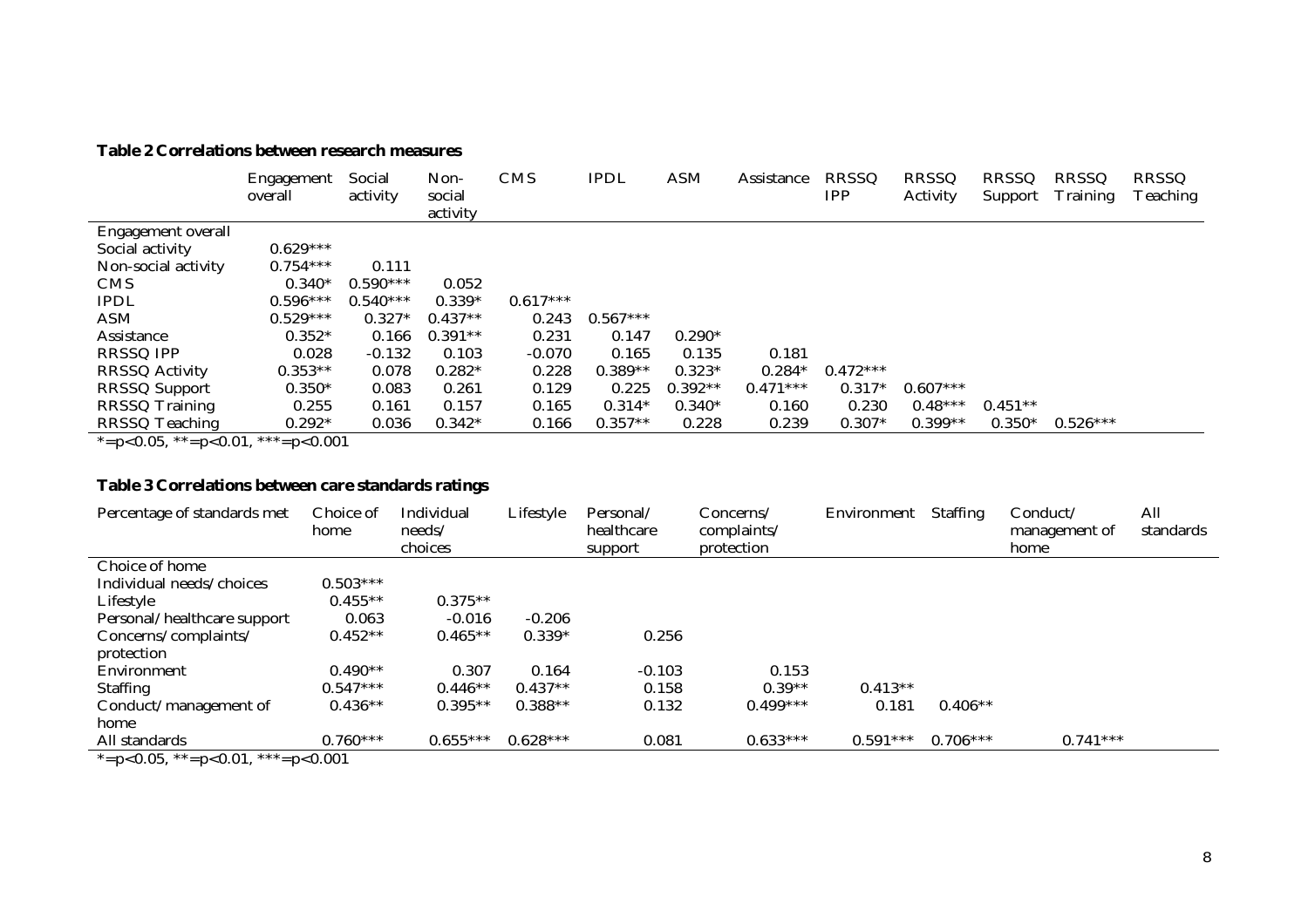|  |  |  |  |  |  |  | Table 4 Correlations between research measures and care standards ratings |
|--|--|--|--|--|--|--|---------------------------------------------------------------------------|
|--|--|--|--|--|--|--|---------------------------------------------------------------------------|

|           | Individual    | Lifestyle | Personal/ | Concerns/   | Environment | <b>Staffing</b> | Conduct/      | All       |
|-----------|---------------|-----------|-----------|-------------|-------------|-----------------|---------------|-----------|
| home      | needs/choices |           |           | complaints/ |             |                 | management of | standards |
|           |               |           | support   | protection  |             |                 | home          |           |
| 0.158     | $-0.189$      | 0.032     | $-0.188$  | $-0.182$    | 0.025       | $-0.028$        | 0.256         | 0.152     |
| $0.376**$ | 0.143         | 0.227     | $-0.24$   | 0.114       | 0.294       | 0.141           | $0.297*$      | 0.358     |
| $-0.002$  | $-0.370**$    | $-0.104$  | $-0.073$  | $-0.25$     | $-0.102$    | $-0.084$        | 0.144         | 0.05      |
| 0.122     | $-0.155$      | 0.23      | $-0.254$  | $-0.129$    | 0.19        | 0.084           | 0.021         | 0.099     |
| 0.093     | $-0.053$      | 0.161     | $-0.150$  | $-0.127$    | 0.063       | 0.105           | 0.145         | 0.109     |
| 0.087     | 0.144         | $0.320*$  | $-0.233$  | 0.038       | 0.106       | 0.12            | 0.043         | 0.332     |
| 0.015     | $-0.277$      | $-0.14$   | 0.058     | $-0.172$    | $-0.003$    | $-0.078$        | $-0.146$      |           |
| 0.059     | $-0.034$      | $-0.076$  | $-0.024$  | $-0.208$    | 0.085       | 0.02            | $-0.035$      | 0.048     |
| $-0.009$  | $-0.088$      | $-0.028$  | $-0.186$  | $-0.292*$   | 0.135       | 0.041           | $-0.021$      | 0.082     |
| $-0.097$  | $-0.117$      | $-0.073$  | $-0.351*$ | $-0.307*$   | $-0.126$    | $-0.062$        | $-0.142$      | $-0.108$  |
| 0.277     | 0.238         | 0.219     | 0.03      | 0.021       | 0.095       | 0.238           | 0.11          | 0.259     |
| 0.045     | $-0.149$      | 0.043     | 0.099     | $-0.263$    | 0.064       | 0.006           | 0.067         | 0.15      |
|           |               |           |           | healthcare  |             |                 |               |           |

 $* = p < 0.05, ** = p < 0.01$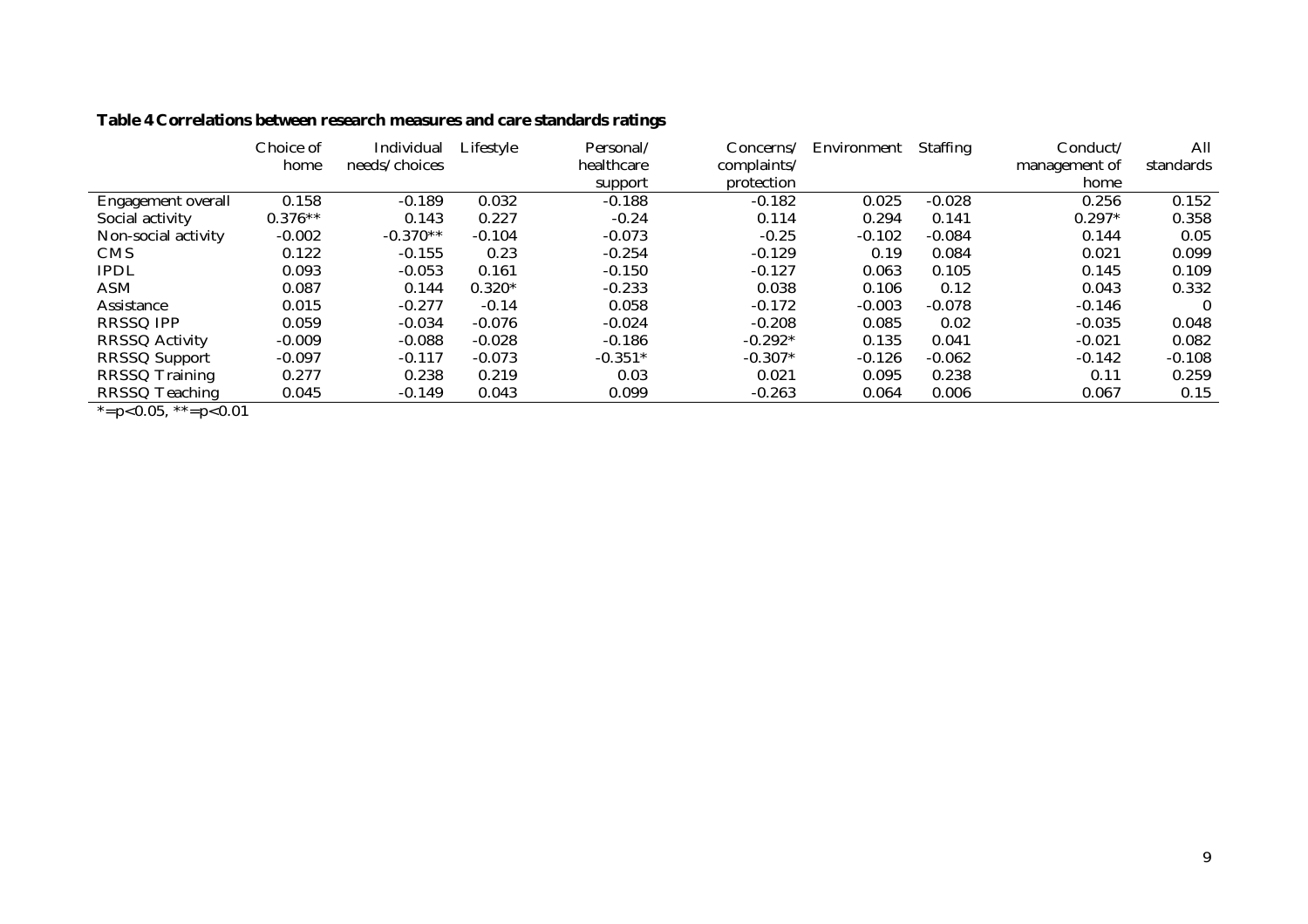the extent to which staff help service users take part in activities and facilitate their access to activities. Engagement in meaningful activity and support provided by staff to facilitate participation were the focus of several of the research measures.

Although there were a number of comparisons (11 out of 344) which were significant at 0.05, only one was significant at less than 0.01. This was for the first standard in the *Conduct and management of home* domain ("The registered manager is qualified, competent and experienced and meet its stated purpose, aims and objectives"), which was significantly associated with percentage of time service users were receiving assistance from staff to participate in activity ( $\chi^2 = 17.23$ , p=0.008, df=6, N=52). However, given the number of comparisons conducted, even this result should be viewed with caution.

# *Relationships between care standards ratings and service and service user characteristics*

Given that ratings against the national minimum standards do not appear to reflect the measures of outcome and process used here, what do they reflect? The care standards ratings were compared with a range of user and service characteristics for which data were available. These included age, adaptive behaviour, challenging behaviour, mean score on the RRSSQ *Homelikeness* scale, number of residents and staff ratio. None of these were significantly correlated at the 0.01 level with any of the care standards ratings. The largest correlation coefficient (-0.286, p=0.044) was between number of residents and *Individual needs and choices*, where larger homes met fewer standards in this domain.

# *Discussion*

The summary data suggest that these homes are rather typical of residential homes for people with intellectual disabilities in England. The average size of home (6 places) is similar to that of 5 reported by Mansell *et al* (2002) from a national study of services for people with intellectual disabilities, though a little less than the figure of 8 reported for care homes for all younger adults (National Care Standards Commission, 2004). The average staff ratio (1.5) is the same as that reported by Mansell *et al* (2002).

Residents had somewhat lower support needs and less challenging behaviour than that reported by Mansell *et al* (2002). Participation in daily living and choice-making are rather higher than reported from a national study in the late nineteen–eighties by Raynes *et al* (1994). Engagement in meaningful activity and assistance from staff are similar to those found by Hewson and Walker (1992) in a study of services provided by a health trust, though higher than in a recent study by the Social Services Inspectorate (Felce *et al.*, 1999). Average active support score (58%) was also higher than in the sample studied by Mansell *et al* (2002). Higher scores on the measures used here may well reflect resident ability since this is a consistent finding of research in this area (Felce and Emerson, 2001; Mansell *et al.*, 2003).

The finding that, in general, measures of service user outcomes and related processes do not correlate with ratings made using the national minimum standards is, perhaps, surprising. Given that the national minimum standards are supposed to be comprehensive and to reflect the outcomes experienced by service users, not to find a clear relationship implies that Government intentions are not being given effect.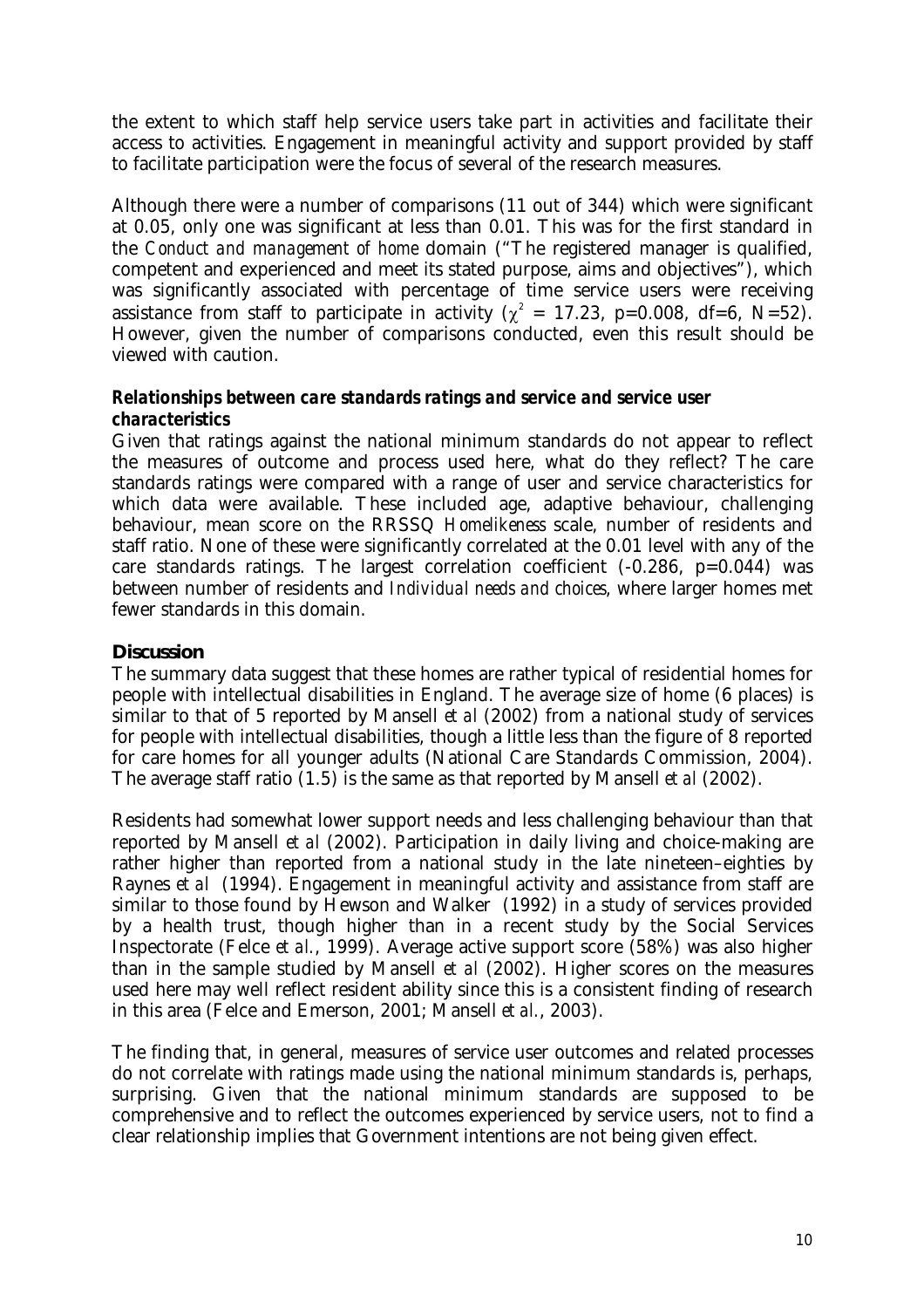One possible explanation for this result is that the national minimum standards are measuring either a different set of outcomes or different processes, not detected by the research measures used in this study. It is true, for example, that there is no measure in this study of social inclusion. However, some of the standards do relate quite closely to aspects addressed by the research methods. For example, the failure to find a relationship between homelikeness and the environment standards, or between engagement and participation in daily living and the lifestyle standards, is hard to explain. It may be judged implausible that the standards could be measuring important outcomes which were not reflected at all in the lived experience of residential care, as assessed by measures of engagement, activity and choice.

Even if the national minimum standards measure something else, the question arises whether they should be measuring user experience of participation in activity and choice. These are outcomes of central importance in the day-to-day lives of people and to have a national system of quality assurance which fails to capture them may be difficult to defend.

A further possibility is that lack of consistency between inspectors' judgements is so substantial that it prevents inspectors reliably detecting differences between services. Consistency of inspection judgements has been a major concern for the CSCI (2004).

This study represents an early attempt to match ratings using the national minimum standards against established measures of service quality. Although the services included appear to be broadly representative of those for people with intellectual disabilities in England, further research could usefully include as wider range of research measures, client groups and types of service. However, the findings of this study are quite clear. They suggest that the assessment of services using the national minimum standards does not yet reflect important user outcomes. The review and reform of the standards and inspection processes already announced by CSCI and Department of Health is therefore timely and appropriate.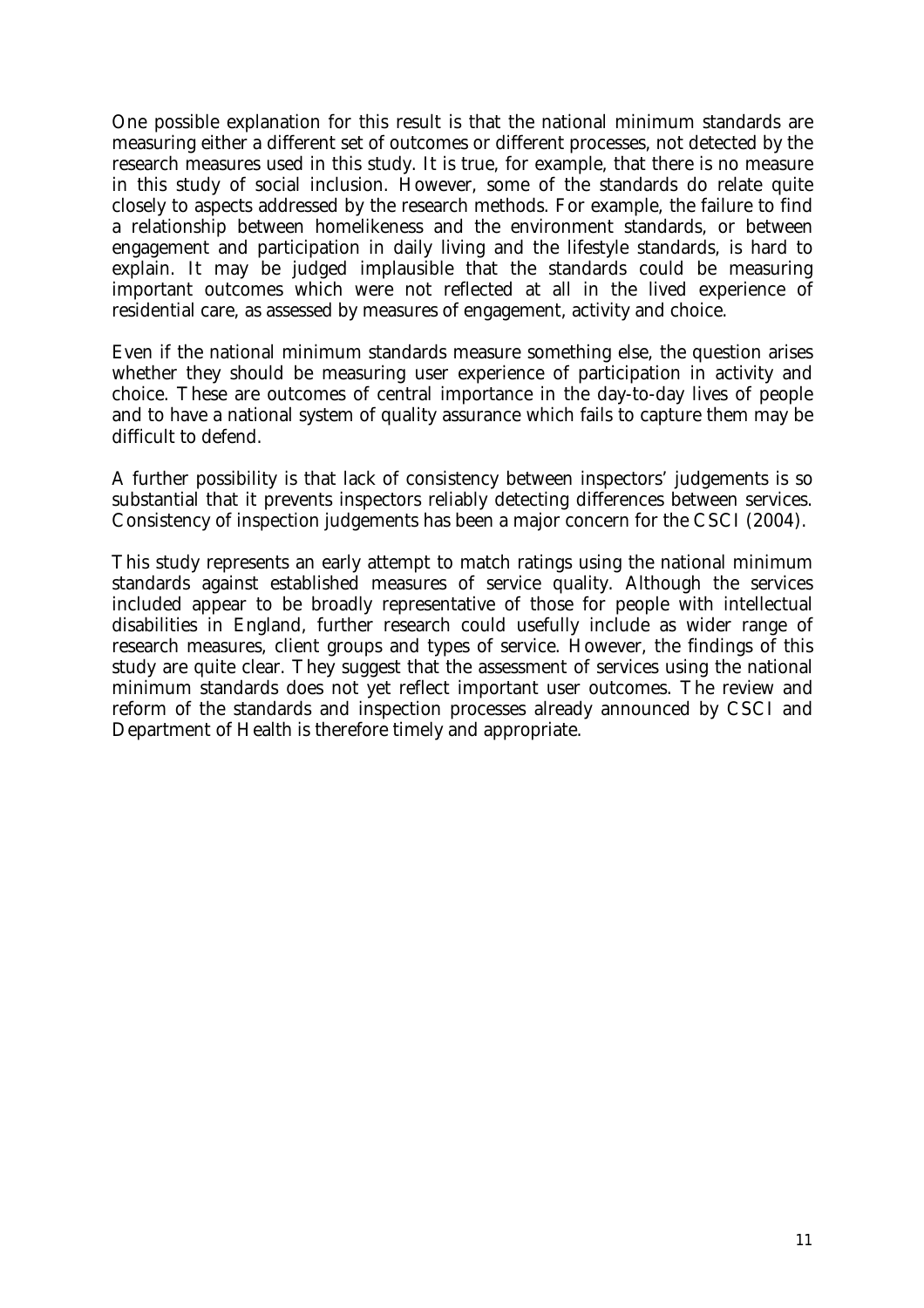#### *References*

- Aman, M. G., Burrow, W. H. and Wolford, P. L. (1995) The Aberrant Behavior Checklist-Community: Factor validity and effect of subject variables for adults in group homes. *American Journal on Mental Retardation, 100*(3), 293-292.
- Beasley, F., Hewson, S. and Mansell, J. (1989) *MTS: Handbook for observers*. Canterbury: Centre for the Applied Psychology of Social Care.

Bellamy, G. T., Newton, J. S., LeBaron, N. M. and Horner, R. H. (1990) Quality of life and lifestyle outcome: a challenge for residential programs. In R. L. Schalock & M. J. Begab (Eds.), *Quality of life: perspectives and issues* (pp. 127- 137). Washington: American Association on Mental Retardation.

- Buckinghamshire County Council. (1998) *Independent Longcare Inquiry*. Aylesbury: Buckinghamshire County Council.
- Commission for Social Care Inspection. (2004) *Inspecting for better lives: modernising the regulation of social care*. London: Commission for Social Care Inspection.
- Conroy, J. W. and Feinstein, C. S. (1986) *The Choice-Making Scale*. Philadelphia: Conroy and Feinstein Associates.
- Department of Health. (1996) *The regulation and inspection of social services: report by Tom Burgner*. London: Department of Health.
- Department of Health. (1998) *Modernising Social Services: promoting independence, improving protection, raising standards*(Cm 4169). London: The Stationery Office.
- Department of Health. (2001) *Valuing people: a new strategy for learning disability for the 21st century*(Cm 5086). London: The Stationery Office.
- Department of Health. (2002) *Care Homes for Younger Adults and Adult Placements: National Minimum Standards: Care Homes Regulations*. London: The Stationery Office.
- Emerson, E. and Hatton, C. (1994) *Moving Out: Relocation from Hospital to Community*. London: Her Majesty's Stationery Office.
- Felce, D. and Emerson, E. (2001) Living With Support in a Home in the Community: Predictors of Behavioral Development and Household and Community Activity. *Mental Retardation and Developmental Disabilities Research Reviews, 7*(2), 75-83.
- Felce, D., Lowe, K., Perry, J., Jones, E., Baxter, H. and Bowley, C. (1999) The quality of residential and day services for adults with intellectual disabilities in eight local authorities in England: objective data gained in support of a social services inspectorate inspection. *Journal of Applied Research in Intellectual Disabilities, 12*(4), 273-293.
- Great Britain. (2000) *Care Standards Act 2000: Elizabeth II. Chapter 14*. London: Stationery Office.
- Hatton, C., Emerson, E., Robertson, J., Gregory, N., Kessissoglou, S., Perry, J., Felce, D., Lowe, K., Walsh, P. N., Linehan, C. and Hillery, J. (2001) The adaptive behavior scale-residential and community (part I): towards the development of a short form. *Research in Developmental Disabilities, 22*(4), 273- 288.
- Hewson, S. and Walker, J. (1992) The use of evaluation in the development of a staffed residential service for adults with mental handicap. *Mental Handicap Research, 5*(2), 188-203.
- Mansell, J., Ashman, B., Macdonald, S. and Beadle-Brown, J. (2002) Residential care in the community for adults with intellectual disabilities: needs, characteristics and services. *Journal of Intellectual Disability Research, 46*(8), 625-633.